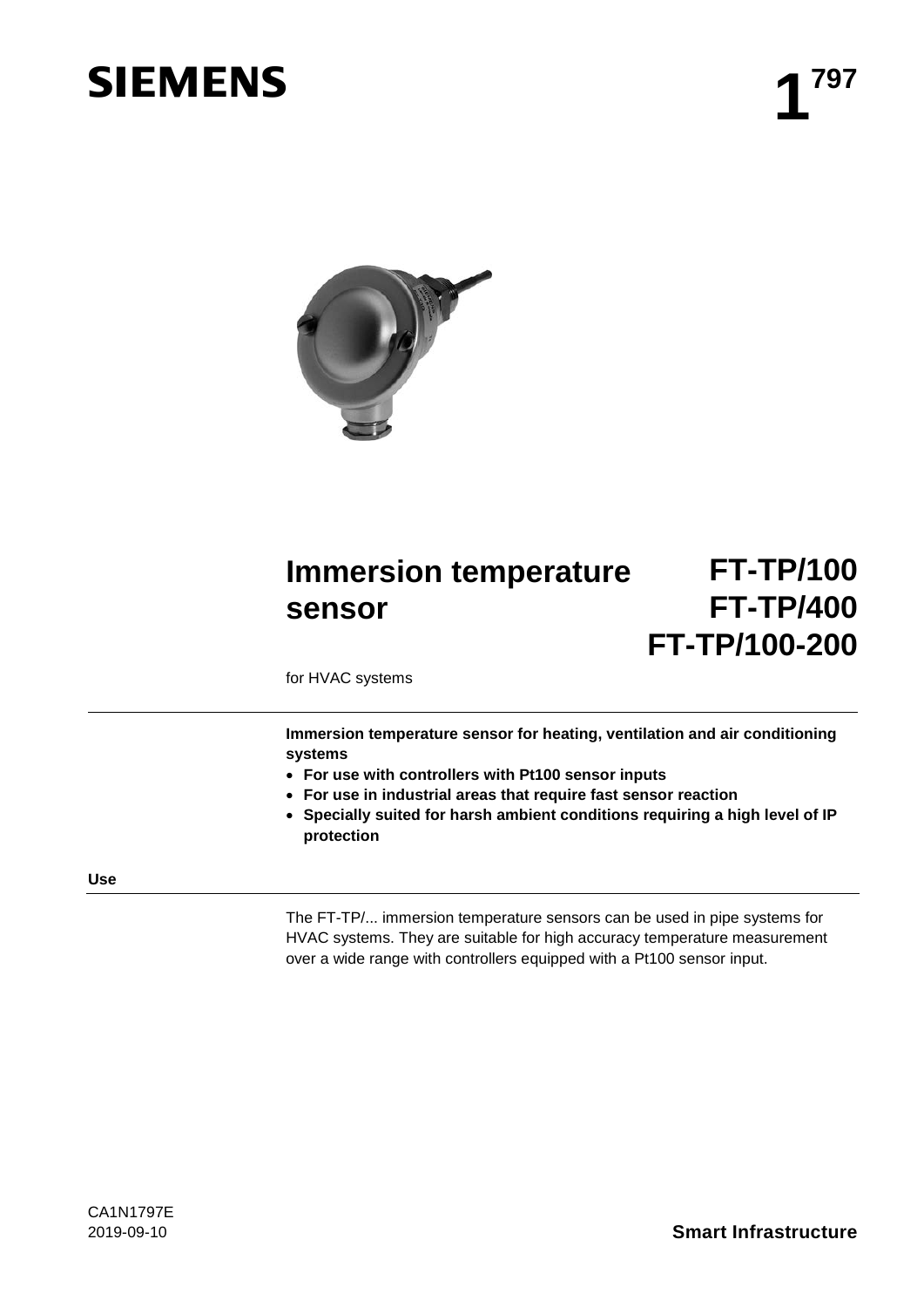2 types are available, distinguished only by the length of the probe.

**FT-TP/100** Immersion temperature sensor length 100 mm **FT-TP/400** Immersion temperature sensor length 400 mm **FT-TP/100-200** Immersion temperature sensor length 100 mm

## **Ordering**

When placing an order, please specify the quantity, product description and type code. Example: **1 immersion temperature sensor FT-TP/400**

#### **Technical design**

The Pt100 temperature sensor is fitted with a platinium measuring element with a positive temperature coefficient (PTC). The measured-signal/temperature relationship is linear. See data sheet 1714\*) for technical information on the Pt100 sensor element.

The sensor FT-TP/... comprises a probe with a connecting head and the inserted Pt100 element. To improve the response time, the probe is filled with a special resin. The cable is connected via a PG16 cable gland.

\*) The documents can be downloaded from [http://siemens.com/bt/download.](http://siemens.com/bt/download)

### **Mounting notes**

Mounting instructions M1797\*) are enclosed with the sensor.

Where possible the immersion sensor should be mounted in a pipe bend with the sensor probe against the direction of flow. It should be located in a position where the medium is well mixed.





\*) The documents can be downloaded from [http://siemens.com/bt/download.](http://siemens.com/bt/download)

#### **Disposal**



The device is considered electrical and electronic equipment for disposal in terms of the applicable European Directive and may not be disposed of as domestic garbage.

- Dispose of the device via the channels provided for this purpose.
- Comply with all local and currently applicable laws and regulations.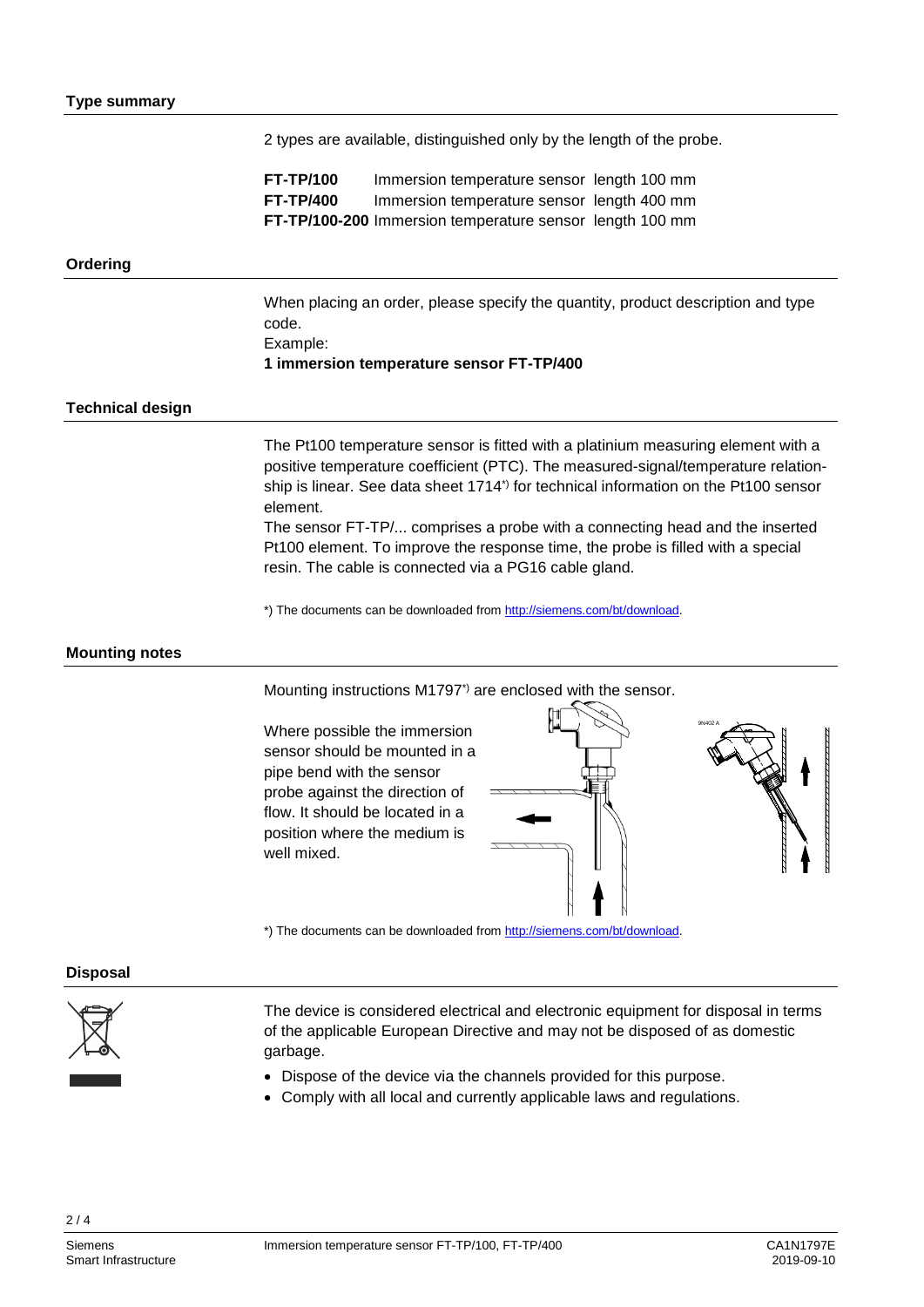| Measuring range<br>FT-TP/100, FT-TP/400<br>FT-TP/100-200<br>Measuring element | $-70. +260 °C$<br>$-200+600$ °C<br>Pt100 to IEC751, Class B                |
|-------------------------------------------------------------------------------|----------------------------------------------------------------------------|
| Response time (0.632 value time)                                              | to VDI/VDF 3522                                                            |
| in air moving at 1 m/s                                                        | < 100 s                                                                    |
| in water moving at 0.4 m/s                                                    | $5$ s                                                                      |
| Nominal pressure                                                              | <b>PN 40</b>                                                               |
| Suitable media                                                                | Gas or liquid                                                              |
| Material                                                                      | Cast aluminium                                                             |
| Probe                                                                         | Stainless steel V4A (1.4571)                                               |
| <b>Electrical connection</b>                                                  | 2 screw terminals for max, 2.5 mm <sup>2</sup>                             |
| Cable gland                                                                   | <b>PG16</b>                                                                |
| Temperature range                                                             | Max. temperature at connecting head 100 °C                                 |
| EU conformity (CE)                                                            | A5W00040799*)                                                              |
| Protection degree of housing                                                  | IP65 according to EN 60529                                                 |
| Protection class                                                              | III according to EN 60730-1                                                |
| Weight (incl. packaging)                                                      | $FT-TP/100 = 0.47$ kg / $FT-TP/400 = 0.54$ kg<br>$FT-TP/100-200 = 0.42$ kg |
| Connecting head                                                               | Shape B to DIN 43729                                                       |
| Sensor probe<br>Immersed length                                               | $FT-TP/100 = 100$ mm / $FT-TP/400 = 400$ mm /                              |
| Probe diameter<br>Wall thickness<br>Screw thread                              | $FT-TP/100-200 = 100$ mm<br>6 mm<br>Approx. 0.5 mm<br>G1/2 to ISO228/1     |

## **Connection diagrams**

#### **Four-wire connections Two-wire connections**

# $1 2 3 3$ RP.. FT-TP/.. DC 24 V AC 24 V





 $3/4$